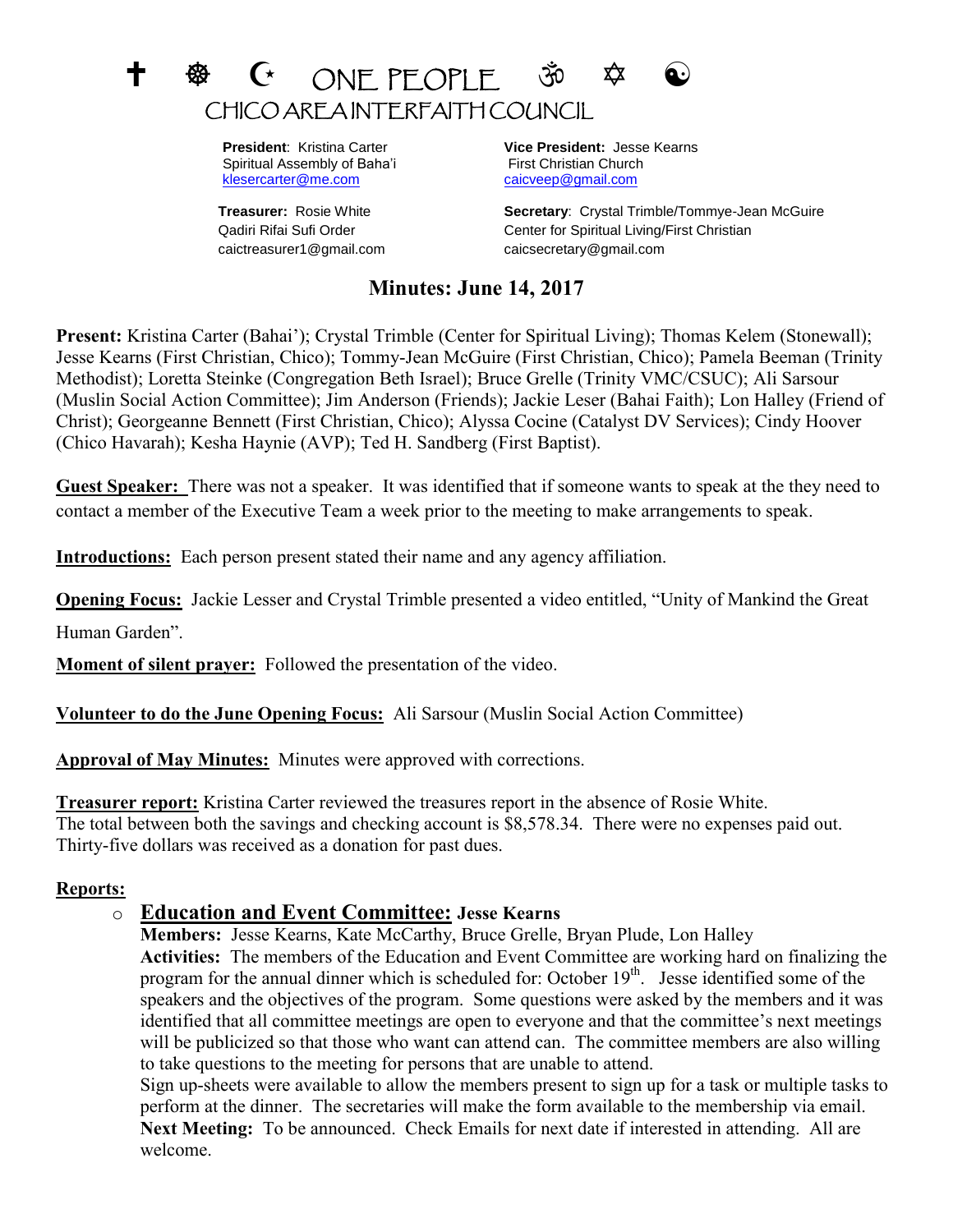**Issues to be addressed by CAIC membership:** Jesse will be submitting their budget to the Finance Committee for inclusion in the proposed 2017-18 budget.

### o **Finance Committee:** Rosie White

**Members:** Rosie White, Loretta Ann Steinke, Thomas Kelem, Ted H. Sandberg

**Next Meeting:** To be announced. Check Emails for dates and times if interested in attending. All are welcome.

They will also work on the ticket component for the Annual Dinner scheduled for October. The Treasurer has a number of responsibilities at the Annual Dinner. The goal is to break even, i.e., the sale of the tickets covers all of the cost of the dinner.

They will be working on the 2017-18 budget to present to the membership for approval in September.

Tickets for the dinner will be available at the September meeting.

**Issues to be addressed by CAIC membership:** Approval of budget. *It is now time to pay membership dues for the July 2017 - June 2018 fiscal year.*

o **Interfaith Relations Committee (formerly the Community Outreach Committee):** Kristina Carter **Members:** Kristine Carter, Jackie Leser, Jim Anderson , John Berger, Tommye-Jean McGuire **Areas of Interest:** Being developed.

**Issues to be addressed by CAIC membership:** Will present committee recommendations at the September meeting. Currently working on a Café Table Discussion possibly for the December meeting and scheduling a Crop walk in the Spring. The Committee plans to submit budget needs for the upcoming fiscal year to the Finance Committee for budget needs for the 2017-18 budget after their next meeting.

**Last Meeting:** May 30, 2017 **Next Meeting:** July 5, 2017 at First Christian Church at 1:00 pm. All are welcome.

#### o **Public Relations/Technology Committee:** Crystal Trimble

**Members:** Crystal Trimble, Lakshmi Ariaratnam , Alyssa Cozine, Pamela Beeman, Rabbi Sara Abrams **Next Meeting:** To be announced. Check Emails if interested in attending. All are welcome.

## *Old Business:*

- **Scott Winter's Workshop:** Jesse has been speaking with Scott and they will come up with the date for the next workshop based on dates of preference provided by the members.
- **CAIC Theme for 2017-2018:** Scott Winter's at our last workshop suggested we develop an annual theme. At our May meeting the members submitted 30 theme ideas. These themes were sent out to the members so they could select one. At the meeting through a process of elimination guided by Kristina we selected: "Unity in Diversity"*.*
- **Status of By-laws:** The Executive Team has completed their review and sent the modified bylaws to several people who agreed to read and review them. The goal is to send out the updated by-laws to everyone for their review in September with a planned vote of acceptance at the October meeting.
- **Sign-up for Annual Dinner:** A sign-up sheet was distributed at the meeting and each attendee was also given an individual sign-up form to complete if they needed time to think about what they could assist with.

## *New Business:*

 Jesse and Kristina presented a summary of the 2016-17 CAIC fiscal year accomplishments. It has been a busy year. See attached.